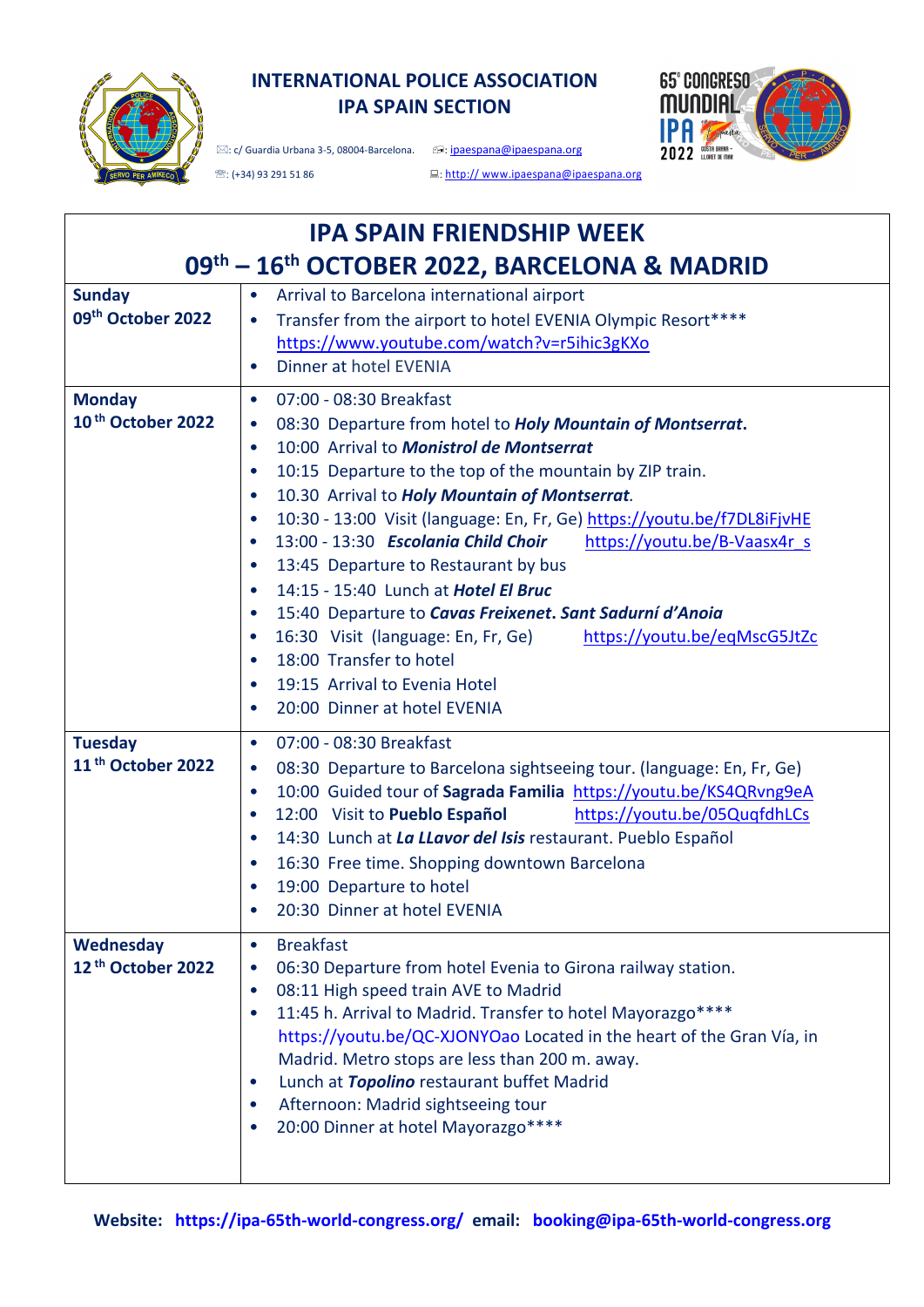

# **INTERNATIONAL POLICE ASSOCIATION IPA SPAIN SECTION**

 $\boxtimes:$  c/ Guardia Urbana 3-5, 08004-Barcelona.  $\textcircled{ii}$ : ipaespana@ipaespana.org



**<sup>■</sup>: (+34) 93 291 51 86** :: http:// www.ipaespana@ipaespana.org

| <b>Thursday</b><br>13th October 2022             | 07:00 - 08:30 Breakfast<br>$\bullet$<br>Visit to the National Police Academy (CNP)<br>$\bullet$<br>Visit to Avila and possible visit to Segovia<br>$\bullet$<br>Lunch at Restaurant Posada la Fruta/Restaurant Venta de Aires<br>20:30 Dinner at hotel Mayorazgo****<br>$\bullet$ |
|--------------------------------------------------|-----------------------------------------------------------------------------------------------------------------------------------------------------------------------------------------------------------------------------------------------------------------------------------|
| <b>Friday</b><br>14 <sup>th</sup> October 2022   | 07:00 - 08:30 Breakfast<br>$\bullet$<br>Visit to <b>Toledo</b><br>$\bullet$<br>Lunch at Restaurant Venta de Aires<br>$\bullet$<br>Afternoon: free time<br>20:30 Dinner at hotel Mayorazgo****<br>$\bullet$                                                                        |
| <b>Saturday</b><br>15 <sup>th</sup> October 2022 | 08:00 - 09:30 Breakfast<br>$\bullet$<br>Madrid. Free time. Lunch not included<br>$\bullet$<br>20:00 Departure to Farewell dinner El Ninot Restaurant<br>$\bullet$<br>Return to hotel by shuttle bus at 00.00-01.00-02.00                                                          |
| <b>Sunday</b><br>16th October 2022               | 08:00 - 09:30 Breakfast<br>$\bullet$<br>Friendship Week participants check out from hotel (deadline 12:00 AM)<br>$\bullet$<br>Transfer to Adolfo Suárez Madrid-Barajas International Airport<br>$\bullet$                                                                         |

- **Protocols of measures against COVID-19 will be strictly followed.**
- IPA Spain reserve the right to make changes for the best success of the event.
- Limited number of places.
- We suggest booking your reservation as soon as possible (first come, first served).